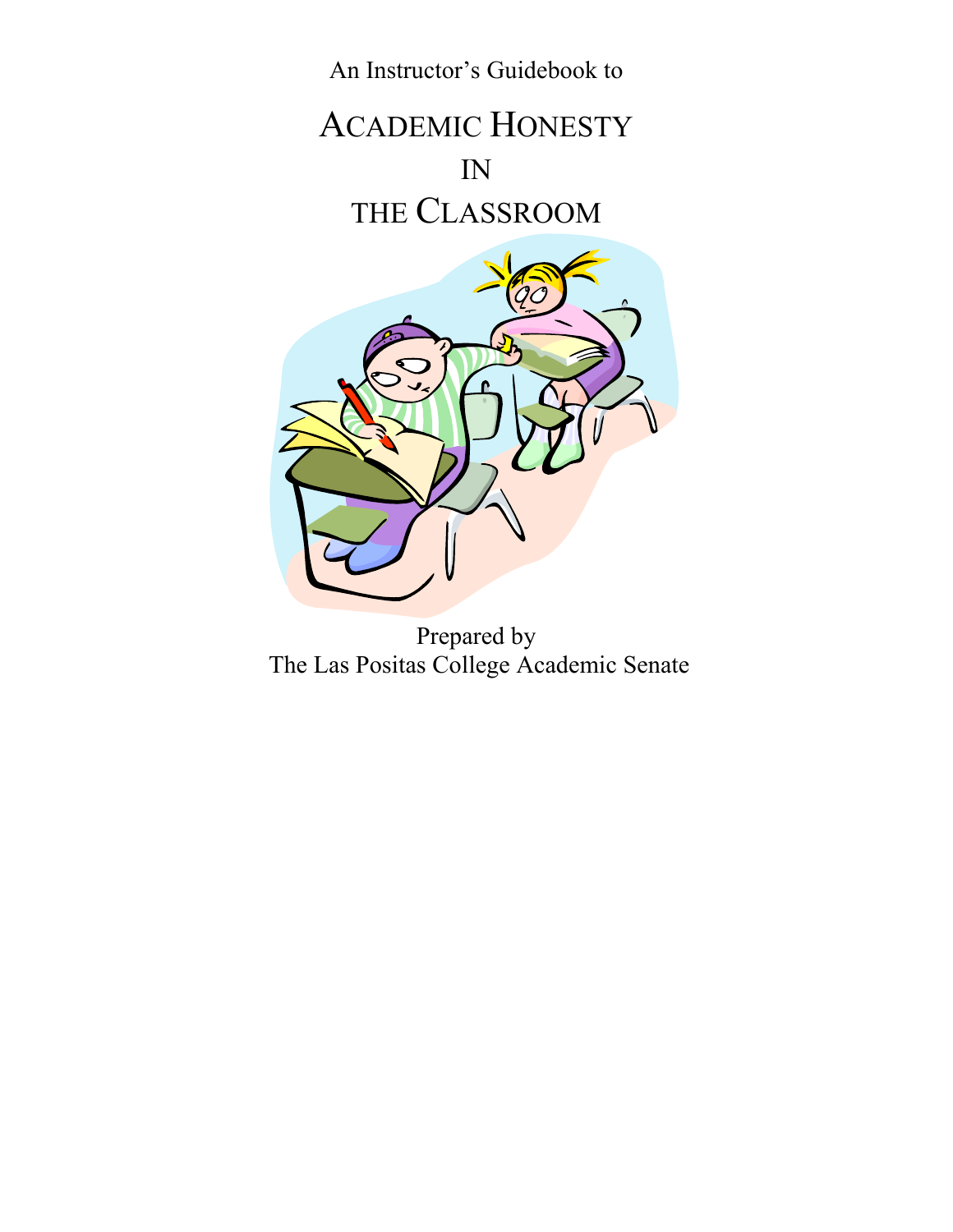# Introduction

Although the vast majority of students at Las Positas College earn their grades honestly, it is a fact that a small number of students do attempt to pass courses in a way that gives them an unfair advantage. This can range from deliberate cheating (for example, copying exam answers from a neighboring student) to unintentional plagiarism (because the student does not understand what constitutes plagiarism).

The purpose of this booklet is to assist instructors in dealing with issues of academic honesty. This includes advice on establishing your own policy about academic honesty *before* any incidents occur, some common methods of cheating and how to prevent them, a discussion of your options as an instructor if you believe a student has cheated, the student's rights, and the due process procedure if students feel they have been unfairly accused of cheating. At the end of the booklet you will find contact information for the administrators mentioned herein.



## Establishing your policy about academic honesty

One of the most proactive things you can do to promote academic honesty is to make your students aware at the start of the semester that you have an established academic honesty policy. Your policy should be part of the course syllabus and it should discuss these three subjects clearly:

- Your definition of academic honesty
- Your expectations of academic honesty
- The consequences of cheating (what actions you will take if a student cheats)

The Las Positas College Academic Senate has prepared a statement on academic honesty that instructors are free to adopt. The Senate's statement defines cheating and plagiarism in detail and makes clear that academic honesty is expected from all Las Positas College students. The full statement appears on the next four pages. If you wish to adopt the Senate's statement as your own, you can include in the section of your syllabus that deals with academic honesty a reference to the statement's address on the web:

http://www.laspositascollege.edu/ services/honesty\_statement.htm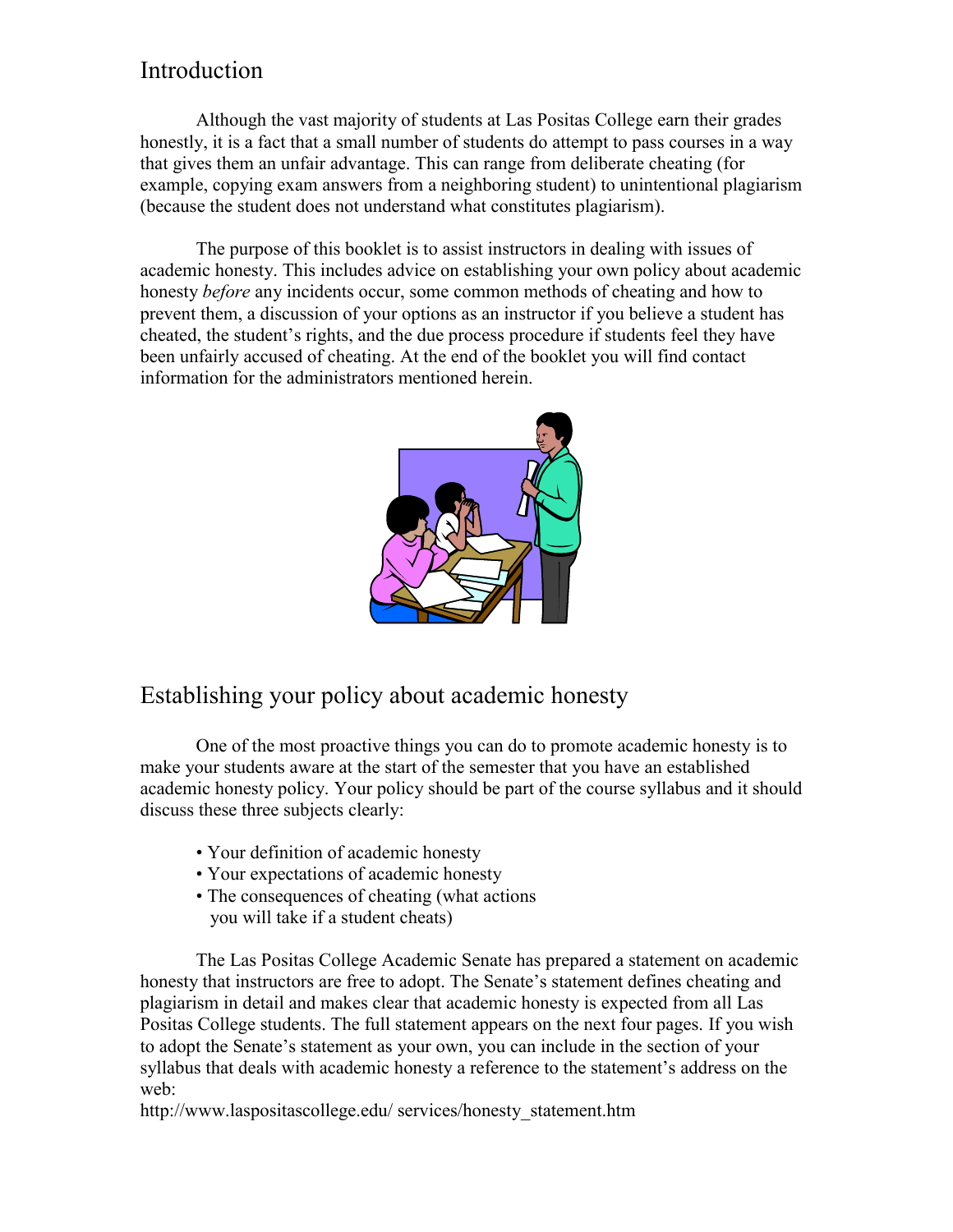## *Academic Honesty Statement of the Las Positas College Academic Senate*

*Las Positas College promotes student success by providing high quality instruction and learning resources. The primary factor in student success, however, is the student's devotion of considerable time and energy to the learning process. A high grade in a Las Positas College course is, therefore, something of which both the college and the student can be proud. It indicates mastery of the material achieved through hard work.*

*Any form of academic dishonesty, whether cheating or plagiarism, undermines the value of grades for the entire student body and the College as a whole. It is an affront to every student who has labored to achieve success honestly and a threat to the College's reputation for academic excellence. For these reasons, the College does not tolerate any form of academic dishonesty. Any student attempting to gain an unfair advantage in a course will be severely penalized, up to and including suspension from classes. The actions taken against the student will also be permanently entered into the student's record in the case of repeated, flagrant, or serious incidents.*

*For purposes of this policy, the following definitions apply:* 

*Cheating is defined as fraud, deceit, or dishonesty in an academic assignment. It may involve:* 

- *Copying or attempting to copy from others during an examination or for an assignment;*
- *Communicating examination information to, or receiving such information from, another person during an examination;*
- *Preprogramming a calculator or computer to contain answers or other unauthorized information for examinations;*
- *Using, attempting to use, or assisting others in using materials that are prohibited or inappropriate in the context of the academic assignment or examination in question, such as: books, Web sites, prepared answers, written notes, or concealed information;*
- *Allowing others to do one's assignment or a portion of one's assignment or using a commercial term paper service;*
- *Altering examination answers after an assignment has been completed or altering recorded grades; and*
- *Resubmitting a previously written assignment for a new course without the permission of the instructor.*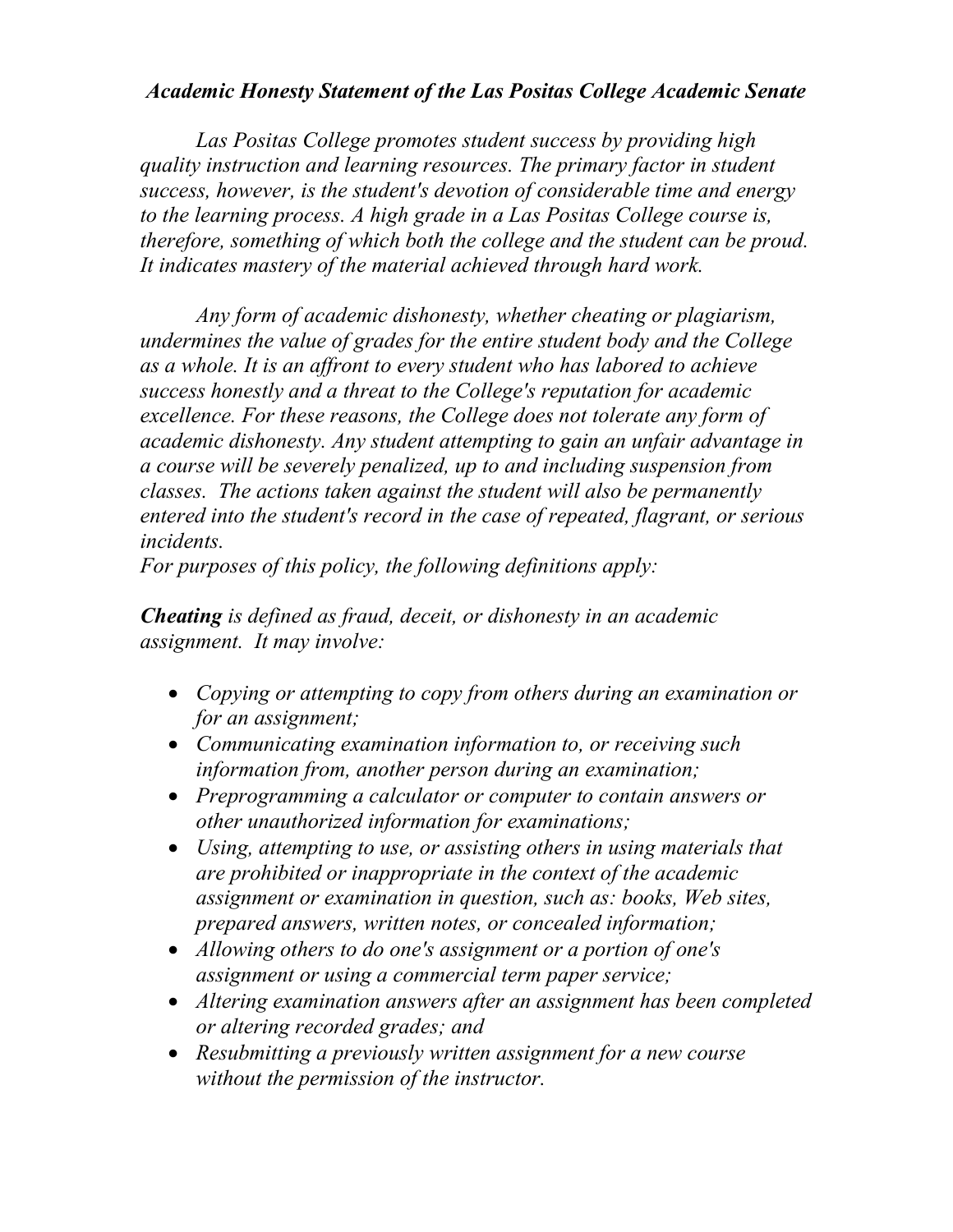*Plagiarism is defined as using another's work (whether printed, electronic, or spoken) without crediting him or her. Whereas cheating is almost always intentional, students sometimes plagiarize accidentally. It is vital, therefore, for students to understand the many different kinds of actions that constitute plagiarism:*

- *Submitting the whole of another's work as one's own (see the definition of "cheating" above: this includes submitting another student's paper or a paper obtained from a commercial term paper service as one's own);*
- *Using the exact wording of a source without putting that wording in quotation marks and citing it;*
- *Paraphrasing the wording of a source without citing it;*
- *Inadequately paraphrasing the wording of a source (not only the words, but the sentence structure of the original must be changed);*
- *Summarizing the ideas of a source without citing it; and*
- *Overusing the ideas of a source, so that those ideas make up the majority of one's work.*

*From discipline to discipline and course to course, students will find that instructors will sometimes use teaching tools like modeling (in which the student is asked to "model" his or her writing after another's) or collaboration (in which students co-write or share ideas for an assignment) that seem very close to plagiarism. In cases like these, the instructor will be very careful to emphasize that the "use of another's work" is occurring within the specific parameters of the assignment. Such use should not occur in other contexts or without the supervision and consent of an instructor.<sup>1</sup>*

 $\overline{a}$ 

<sup>&</sup>lt;sup>1</sup> Definition of plagiarism influenced in part by the academic honesty policies of Ohlone College, Fremont California and Hamilton College, Clinton New York; by "What is Plagiarism," *Turnitin.com* Oakland: iParadigms, 2003. 10 Feb. 2004 [<http://www.turnitin.com/research\\_site/e\\_what\\_is\\_p\\_text\\_sub.html>](http://www.turnitin.com/research_site/e_what_is_p_text_sub.html); and by Robert A. Harris, *The Plagiarism Handbook* (Los Angeles: Pyrczak Publishing, 2001).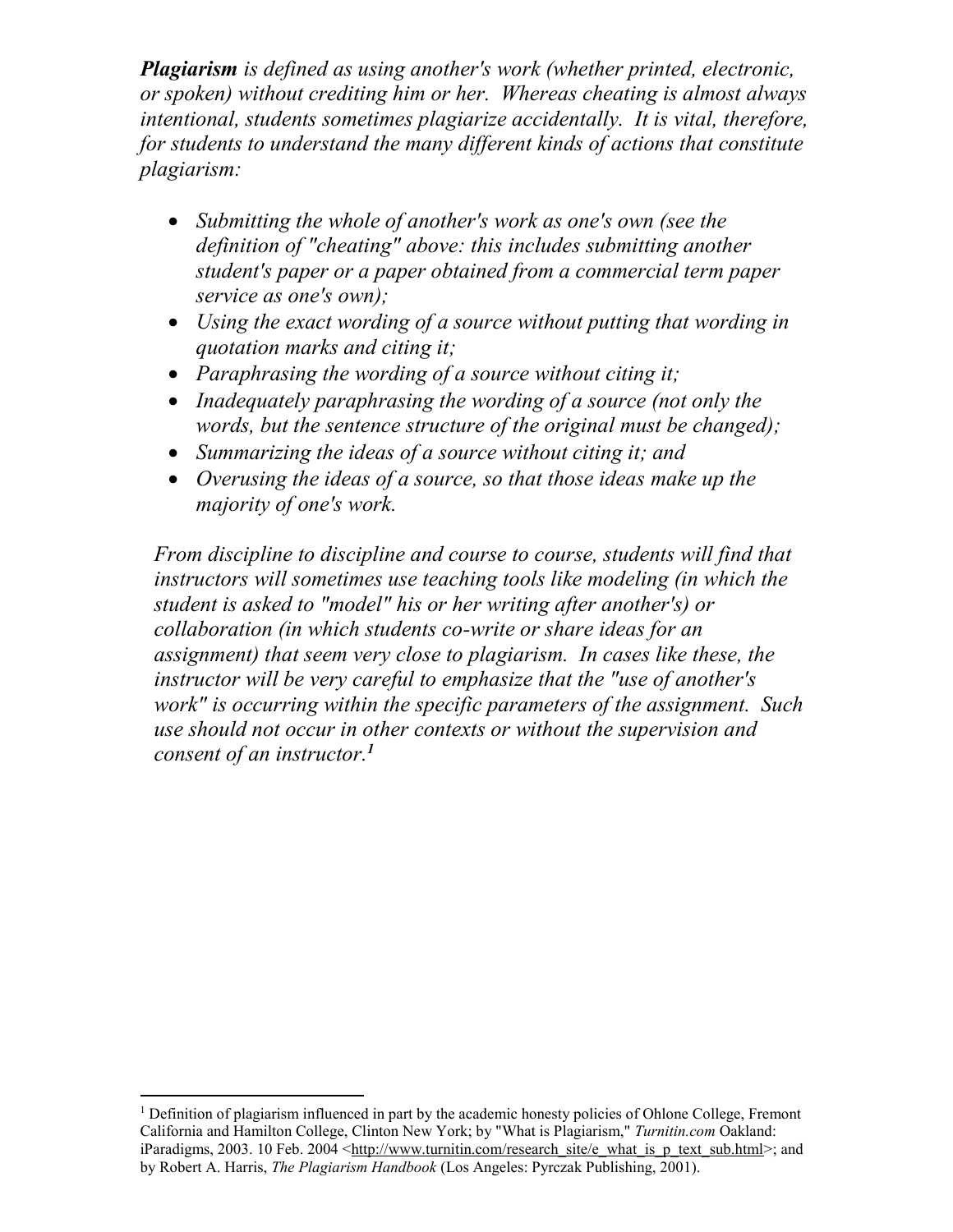## Forms of cheating and countermeasures

Instructors should be familiar with common methods of cheating in order to be proactive in preventing them and recognizing them if they do occur.

A list of cheating methods is presented below. After each method, some preventative measures are listed. In general, however, instructors can prevent most forms of cheating by simply being vigilant, patrolling the room during exams, and allowing only an exam and a pencil on the desktop.

## **Glancing at a neighbor's papers during an exam.**

• Be vigilant during the exam for excessive glancing. Ask students to remove hats and sunglasses in order to better see where the students are looking.

• Seat the students as far apart as possible, ideally with empty desks between students.

• Make two versions of the exam, with different questions or at least a different ordering of questions. Each student should be given a version of the exam that is different from his or her neighbor's.

• While the students are taking an exam, make a map of the location of each student in the classroom (in other words, write down who is seated next to whom). When you grade the exams, grade the exams of neighboring students together. This will allow you to compare the work of neighboring students side by side in order to better spot similar answers.

#### **Bringing a page of notes (a "cheat sheet") into an exam.**

• Print the exam on non-white paper in order to make a cheat sheet stand out more readily.

- Patrol the desk rows during the exam.
- Forbid students to sit in desks that are in hard-to-patrol areas of the room.

**Writing notes on beverage bottle labels.** (Student removes the label from a clear plastic water bottle, prints notes on the inner or outer label, and reattaches it to the bottle.)

• Allow only pencil and paper on the desktops during the exam.

#### **Pre-written notes onto the desktop.**

- Patrol the desk rows during the exam.
- Inspect the desktops before and after the exam.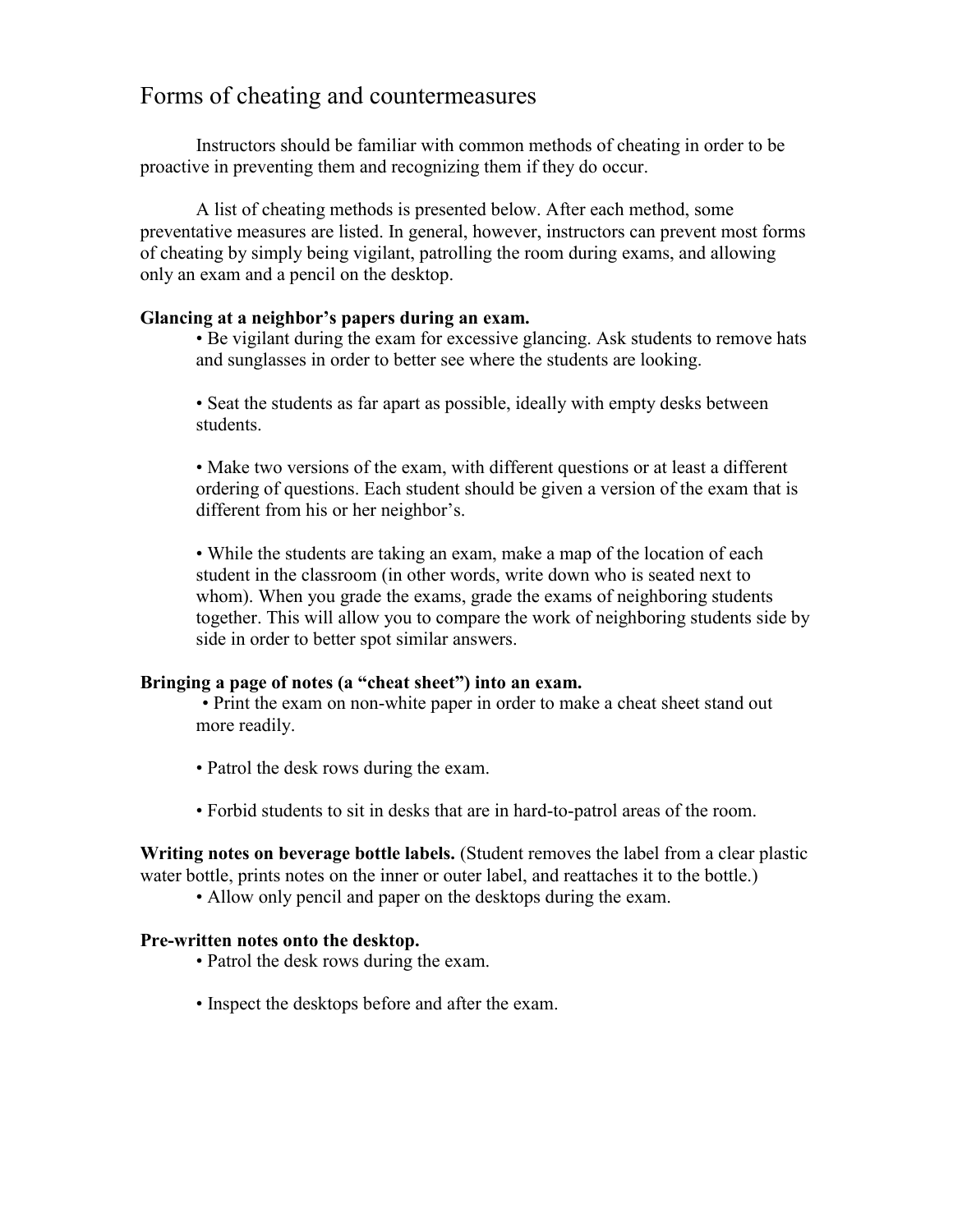### **Writing notes on arms or articles of clothing (hats, jacket sleeves, shoes, etc.).**

• Have students place hats and all other non-essential clothing under the desk during the exam.

• Patrol the room during the exam, being observant of changes in arm and clothing position as you approach.

### **Notes programmed into calculators/cell phones/Palm Pilots.**

• Allow no electronic items on the desktop during the exam.

• If the exam requires a calculator, the science and math departments have a supply of non-programmable calculators that can be issued to instructors.

#### **Referring to notes during a restroom break from the exam.**

• Ask students to use the restroom before the exam begins.

• If you are highly suspicious that a student used this method, have that student sit in a seat where you can easily observe him or her on future exams. Instruct the student to complete one page of the exam at a time and not to look ahead at any other pages. This will prevent the student from knowing all the exam's questions before leaving for the restroom.

## **Obtaining old copies of exams from previous semesters.**

• Have several exams and alternate their use from semester to semester.

• Do not allow students to keep the exams. Allow some time for students to review their graded exams in class but require the students to return the exam to you before leaving the room.

### **Obtaining copies of exams from school computers.**

• Do not store exams on computers that are accessible to students, even if your files are password protected. Instead, keep the exam files on removable computer discs and back them up only onto other removable computer discs.

**Signaling on multiple-choice exams.** (Students use subtle gestures, body position, pen position, or foot-tapping to communicate answers during a multiple-choice exam).

• Be alert to unnatural or excessive movement.

• Seat students randomly on the day of the exam.

## **Submitting plagiarized term papers.**

• The Campus Professional Development Center offers classes for instructors on the use of TurnItIn.com, a computer service that detects plagiarism in student essays.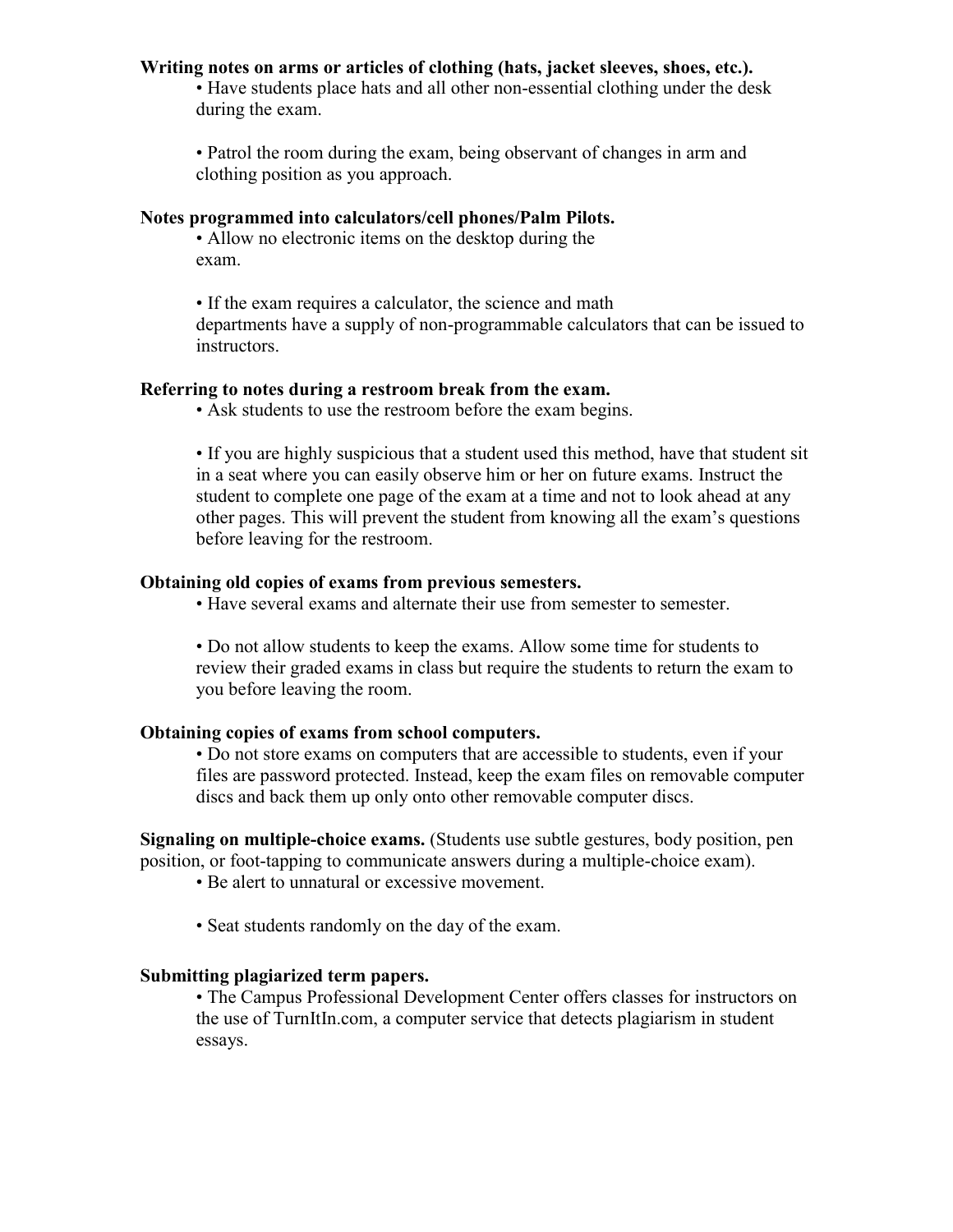# Your response to cheating and plagiarism

It is best to have your responses to cheating and plagiarism planned out ahead of time and clearly stated in your syllabus. A list of some possible responses is given below.

- Student must take a permanent zero score for the assignment.
- Student loses points for cheating.
- Student must complete an alternative assignment.
- Student must write an essay about academic honesty.
- Student must take all future exams under direct supervision.

Your response may, of course, include more than one of these actions or may include actions not on this list. You can create some latitude in your response by using the word "may" in your policy. For example, "Academic dishonesty (cheating) will not be tolerated. Students found cheating will receive a zero for the assignment and *may* be given an additional assignment as well." Leaving some latitude allows you to account for the severity of the cheating or how certain you are that cheating occurred. Note: Instructors do not have the authority to drop a student from the course for cheating. However, if a pattern of cheating behavior has been documented, the dean of student services may elect to do so.

Instructors should also report the incident to their division dean. The dean (in conjunction with the dean of student services) may assign additional penalties, especially if the student has a history of academic dishonesty. Penalties that the deans may assign are listed below:

- Student must report to the dean of academic services
- Student must visit counselors and discuss the cheating incident
- Student must enroll in an ethics course
- Student is temporarily suspended from class
- Student is dropped from the course

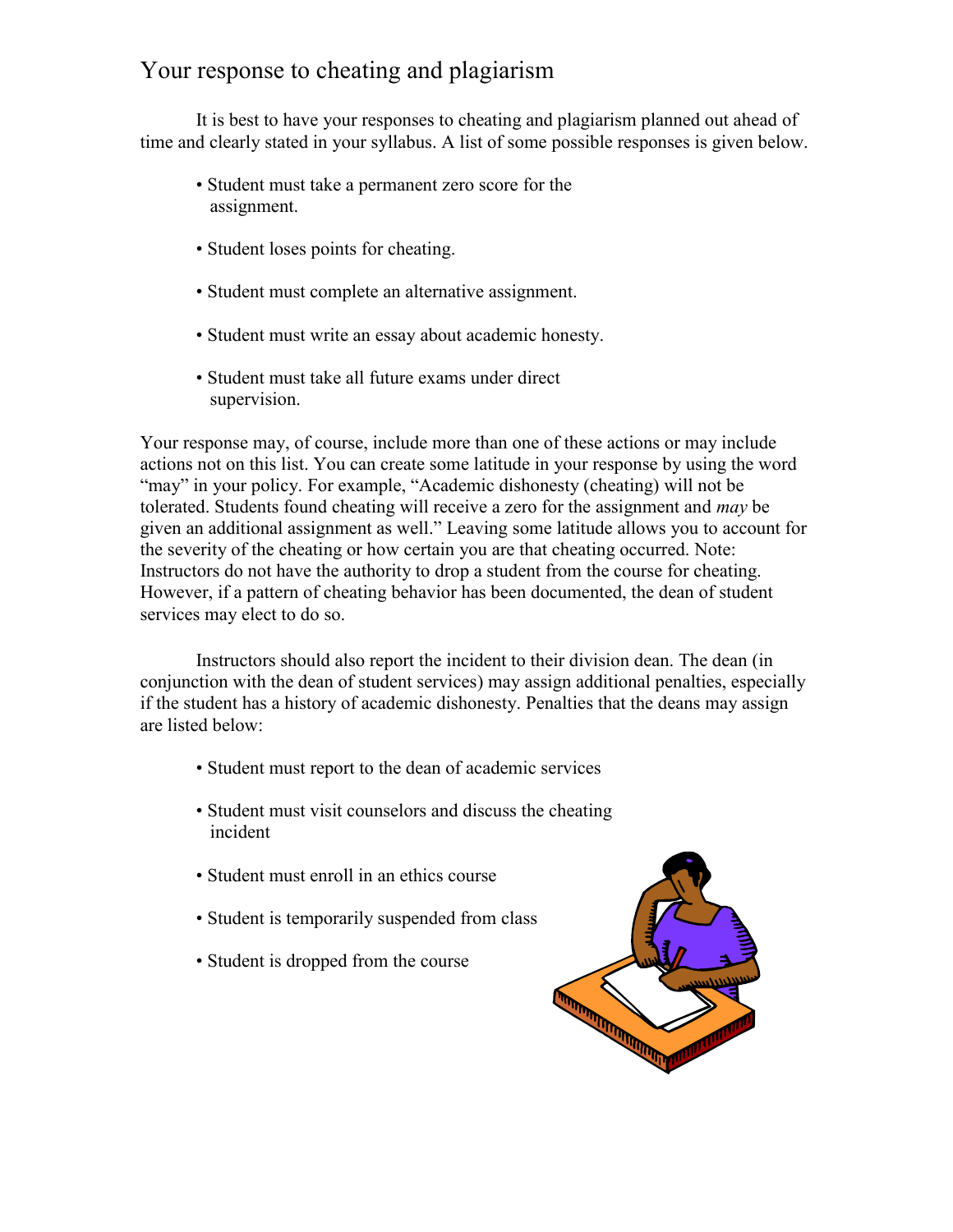## Student rights and due process

Note that students have the right to contest both the accusation of cheating and the nature of the instructor's response. The procedure that the college must follow when determining if a student broke a rule of conduct (and, if so, what the appropriate response should be) is known as due process. A brief summary of the due process procedure is given below. The entire due process procedure, as well as the student conduct code and the college's definition of cheating, are available on the internet at http://www.laspositas.cc.ca.us/services/conduct\_code.htm.

**Summary of Due Process Procedure:** The first step of the due process procedure allows the student to present his or her case to the dean of student services. The dean determines if the accusation has merit and if the instructor's action is appropriate. If the student is not satisfied with the dean's decision on the case, the student has the right to appeal to a formal hearing committee. The hearing committee consists of two faculty members, two student representatives, and a committee member appointed by the vice president of student services. If the student is not satisfied with the decision of the formal hearing committee, the student has the right to appeal the decision to the college president. The college president's decision is final.